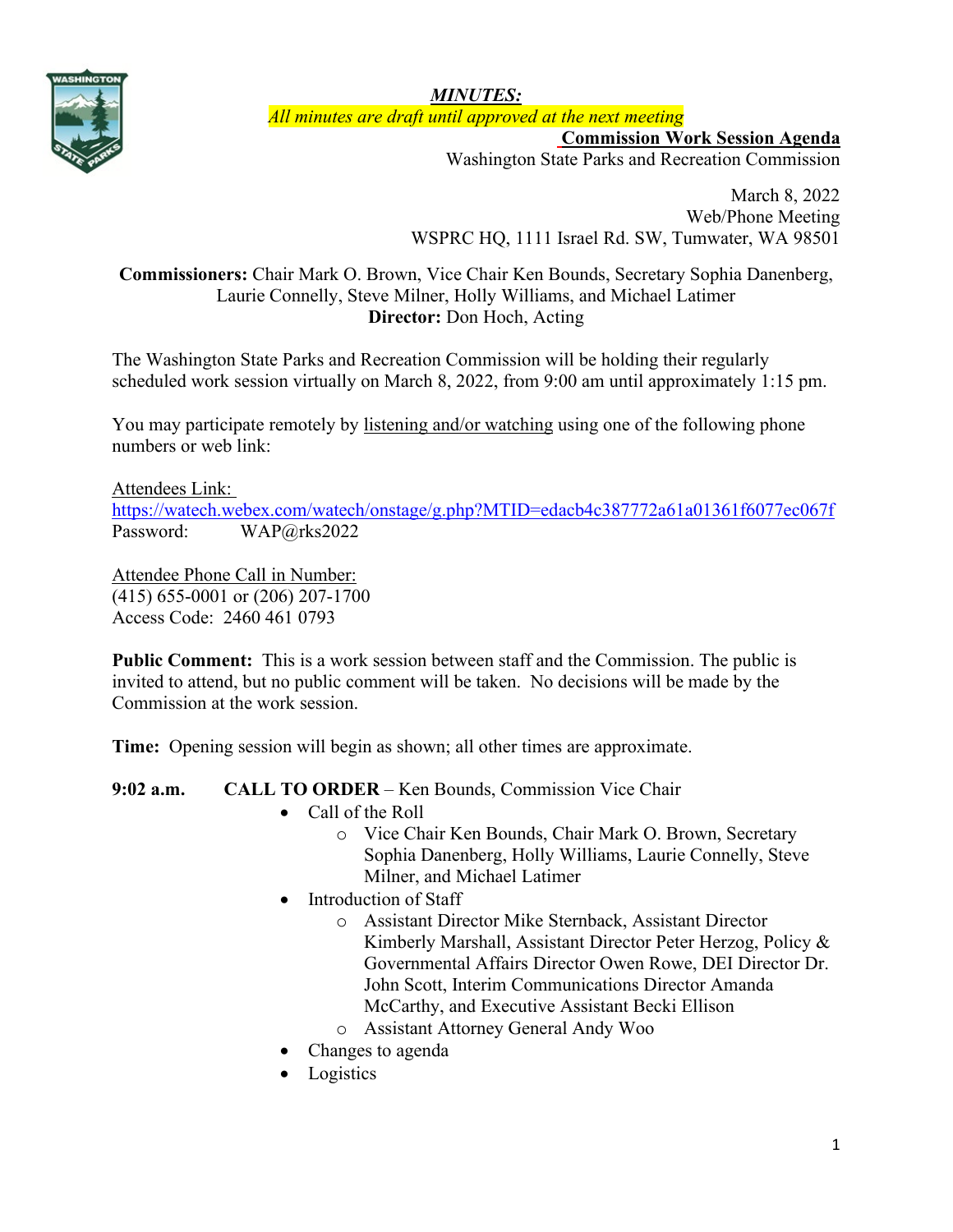**9:05 a.m. FINANCIAL UPDATE** – Kimberly Marshall, Assistant Director

- This presentation will provide the Commission with 1.) An overview of Parks' revenue and expenditures through January. 2.) An overview of the status of Parks' budget requests up for consideration in the legislature.
- **9:44 a.m. LEGISLATIVE UPDATE –** Owen Rowe, Policy & Governmental Affairs **Director** 
	- This presentation will provide the Commission with an overview of the 2022 Legislative Session.

**10:17 a.m. TRAILS PROGRAM UPDATE –** Lisa Anderson, Trails Program Manager

- This presentation provides the Commission an opportunity to meet the agency's new statewide trail program manager and to hear updates on current trails planning, initiatives, and projects.
- **10:57 a.m. BREAK**
- **11:08 a.m. KLICKITAT TRAIL/LONG TERM BOUNDARY –** Andrew Fielding, Eastern Region Stewardship Manager
	- This item previews an upcoming proposed Commission action to modify the long-term park boundary for the Klickitat State Park Trail.
- **11:39 a.m. DIRECTOR HIRING UPDATE –** Mark Brown, Chair
	- This item provides an update by the Commission Hiring Committee on the Director hiring status.

## **11:42 a.m. POTENTIAL TRANSFER OF PACKWOOD PROPERTY TO LEWIS**

**COUNTY –** Ken Graham, Property and Acquisition Specialist

- This item provides an update on work underway toward Commission authorization to transfer the Packwood Property to Lewis County for local park purposes.
- **12:01 p.m. STAFF REPORTS**
- **12:29 p.m. COMMISSIONER REPORTS**
- **12:37 p.m. ADJOURN**

An audio recording is retained by WSPRC as the formal record of meeting. The recording is available through a Public Disclosure Request to the WSPRC records officer at *public.disclosure@parks.wa.gov* approximately 5 business days after the meeting.

The services, programs, and activities of the Washington State Parks and Recreation Commission are covered by the Americans with Disabilities Act (ADA). If you need special accommodations to participate in this meeting, please contact the commission assistant Becki Ellison at (360) 902-8502 or becki.ellison@parks.wa.gov. Accommodation